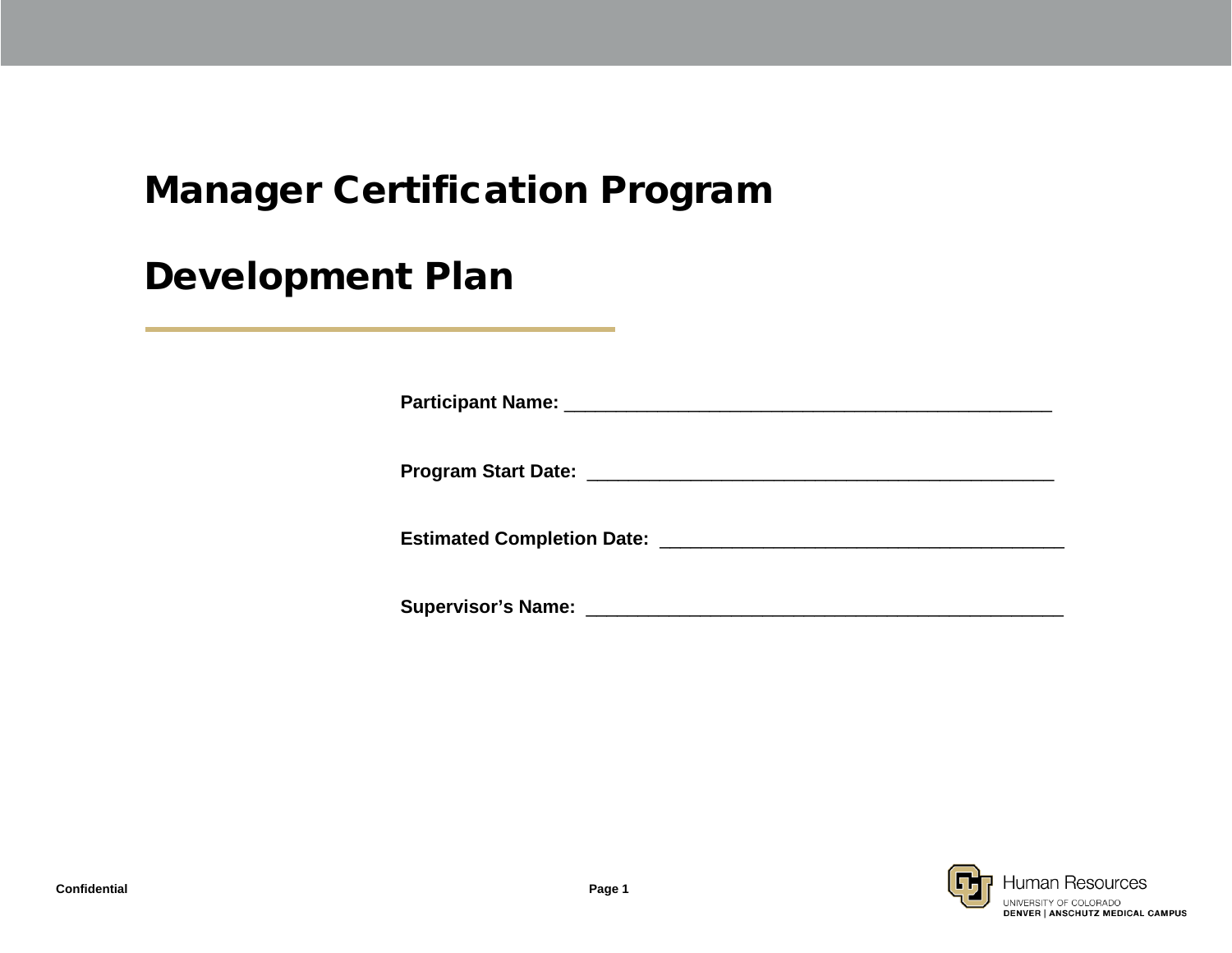## **Professional Development – The Bottom Line**

**Every employee is expected to improve his/her performance and capability year after year; development is the improvement in the capability of the employee to perform in his/her current job and his/her potential to perform future roles.**

Development is about learning new skills and knowledge and the ability to apply it effectively in the workplace.

#### **What's in it for you?**

- Better able to successfully achieve your goals
- Gratification from striving to be your best
- Opportunity to expand skills and experience for future career growth

**Note**: This document is a template for use in conjunction with participating in the Manager Certification Program. Along with the program tracker, this document should be used to set goals related to each of the courses you attend and how you will use the knowledge and skills to continue to grow in your position and/or prepare for the next step in your career. Research shows that the more planning and details you build into a development plan, the more likely you will actually stick to the plan and change for the better!



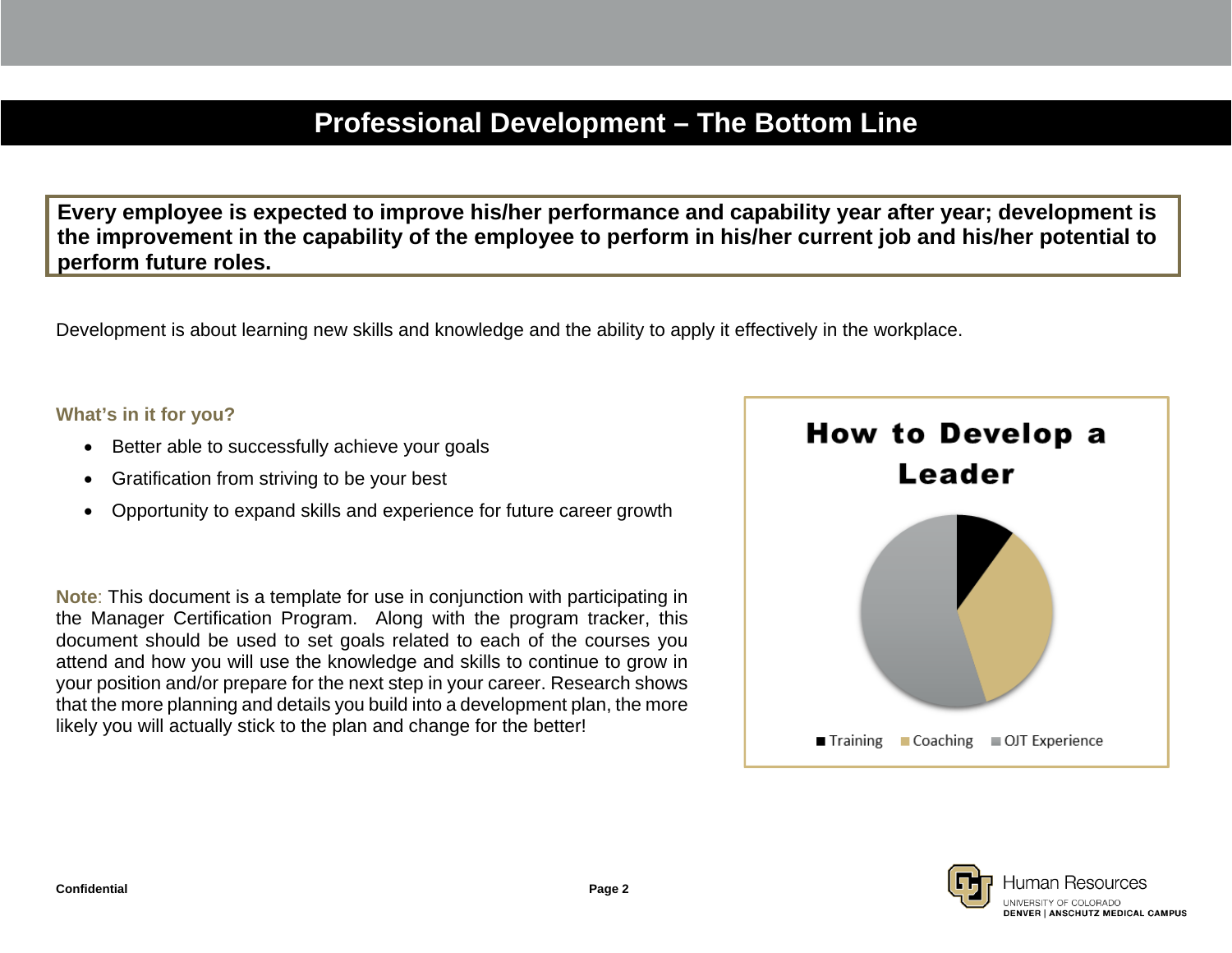## **Steps in the development planning process**



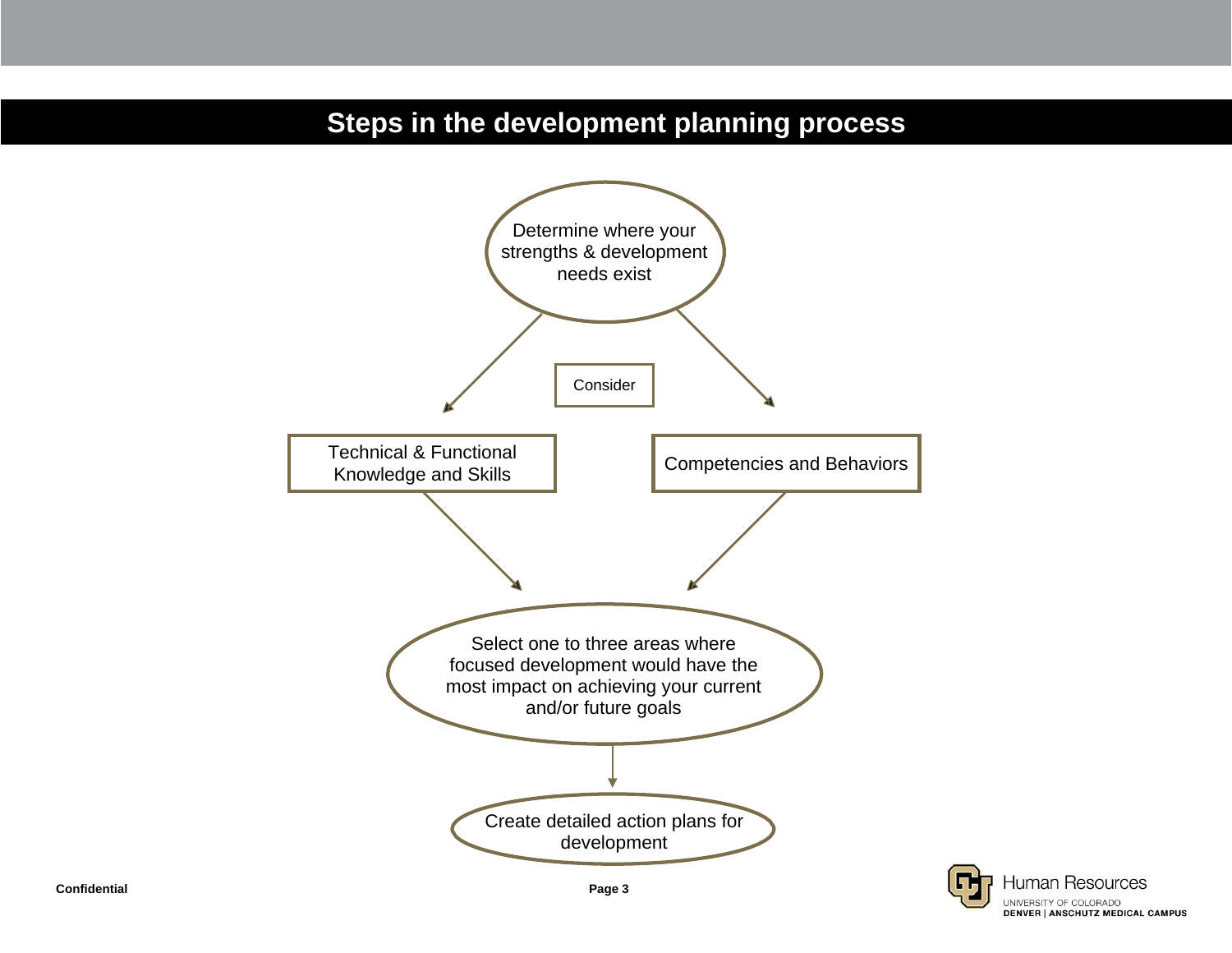## **Determining where to focus your 12-month development efforts**

#### *Where will development provide you with the greatest impact for your success?*

- Review the Competencies
- Review the courses you have already taken that are associated with this program
- Consider the technical and functional knowledge and skills required for your success
- Recall prior feedback (previous performance reviews, 360 degree feedback, peer feedback, etc.) and start with the courses that will address those areas
- Determine where focused development would have the greatest impact on your ability to achieve your objectives successfully
- In addition to your annual goals/objectives, consider your career/growth goals in determining which competencies would be most impactful if developed.
- Select from one to three areas that will be most beneficial for your development (e.g., leveraging a strength, strengthening a proficiency, or neutralizing a weakness) and list them in the table below. Indicate with a check mark whether this is a strength, proficiency, orweakness.
- Review the below with your manager and sign-off that these will be the focus areas for the next 12 months.
- Development activities should include a combination of: 1) 35% coaching, 2) 55% experiential (on-the-job) learning, and 3) 10% course attendance with action plan to put skills into practice.

#### *I will see the greatest impact on my success by focusing development in the following areas:*

| <b>Competency/Behavior</b> | <b>Strength to</b><br>Leverage | <b>Proficiency to</b><br><b>Strengthen</b> | <b>Weakness to</b><br><b>Neutralize</b> |
|----------------------------|--------------------------------|--------------------------------------------|-----------------------------------------|
| 1.                         |                                |                                            |                                         |
| 2.                         |                                |                                            |                                         |
| 3.                         |                                |                                            |                                         |

| Participant Signature: | Date:  |                 |
|------------------------|--------|-----------------|
| Supervisor Signature:  | Date:  |                 |
| <b>Confidential</b>    | Page 4 | Human Resources |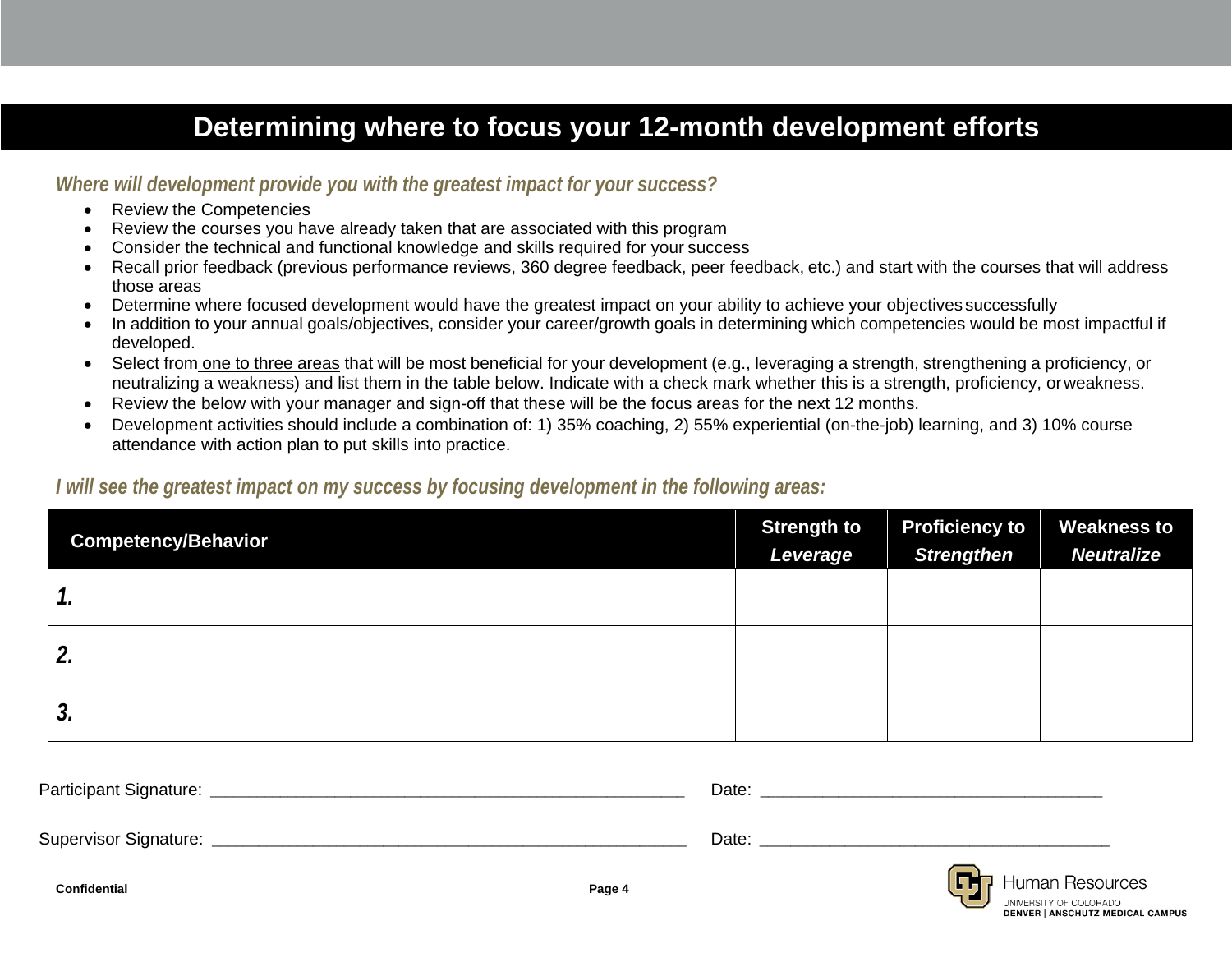| Development Action Plan - Goal 1 |              |                            |  |  |
|----------------------------------|--------------|----------------------------|--|--|
| <b>Participant</b>               | Leader       | <b>Competency/Behavior</b> |  |  |
| Name:                            | <b>Name:</b> | of Focus:                  |  |  |

| <b>Development Goal 1</b>                                         | I will improve<br>so that                    |  |
|-------------------------------------------------------------------|----------------------------------------------|--|
| What do you want to change?<br>What will result from this change? |                                              |  |
| What would success look like?                                     | I will know that I have been successful when |  |

|     | <b>Tasks/Activities/Course</b><br>What specific tasks/activities will you do to help reach your goal? | <b>Target Dates</b><br>When will you start/stop and<br>complete each action? | <b>Support Needed/Barriers To Overcome</b><br>What help will you need and from whom?<br>What barriers will you likely face? |
|-----|-------------------------------------------------------------------------------------------------------|------------------------------------------------------------------------------|-----------------------------------------------------------------------------------------------------------------------------|
|     |                                                                                                       |                                                                              |                                                                                                                             |
| 2.  |                                                                                                       |                                                                              |                                                                                                                             |
| 3.  |                                                                                                       |                                                                              |                                                                                                                             |
| -4. |                                                                                                       |                                                                              |                                                                                                                             |
| 5.  |                                                                                                       |                                                                              |                                                                                                                             |

### **Review your progress with your leader/mentor every 90 days.**

| Quarterly<br><b>Update</b> | <b>Progress toward goal</b> | Your Initials &<br><b>Date</b> | Leader's Initials<br>& Date |
|----------------------------|-----------------------------|--------------------------------|-----------------------------|
| <b>Update 1</b>            |                             |                                |                             |
| <b>Update 2</b>            |                             |                                |                             |
| <b>Update 3</b>            |                             |                                |                             |
| <b>Update 4</b>            |                             |                                |                             |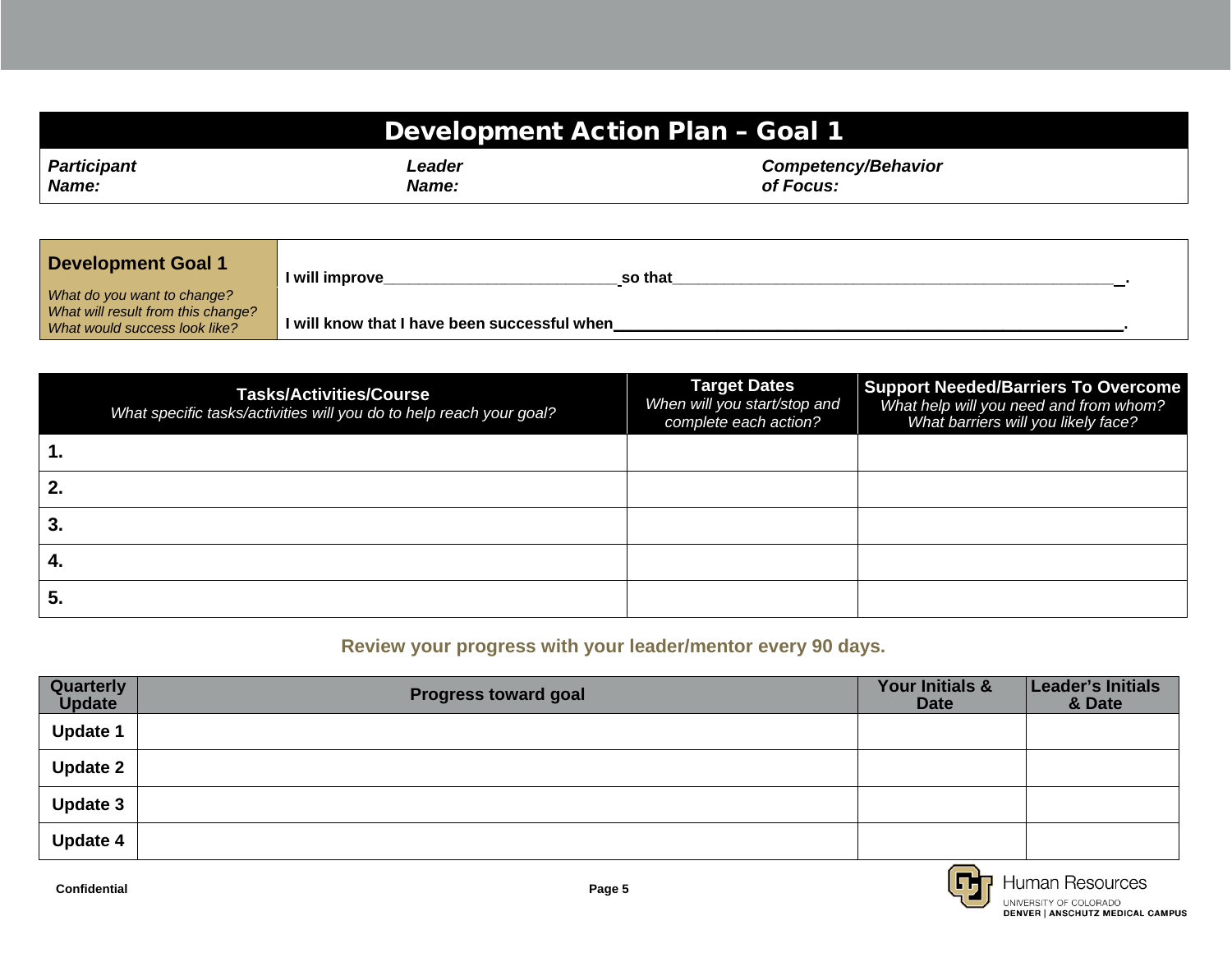| Development Action Plan - Goal 2 |              |                            |  |  |
|----------------------------------|--------------|----------------------------|--|--|
| <b>Participant</b>               | Leader       | <b>Competency/Behavior</b> |  |  |
| Name:                            | <b>Name:</b> | of Focus:                  |  |  |

| <b>Development Goal 2</b>                                           | I will improve<br>so that                    |  |
|---------------------------------------------------------------------|----------------------------------------------|--|
| What do you want to change?                                         |                                              |  |
| What will result from this change?<br>What would success look like? | I will know that I have been successful when |  |

|     | <b>Tasks/Activities/Course</b><br>What specific tasks/activities will you do to help reach your goal? | <b>Target Dates</b><br>When will you start/stop and<br>complete each action? | <b>Support Needed/Barriers To Overcome</b><br>What help will you need and from whom?<br>What barriers will you likely face? |
|-----|-------------------------------------------------------------------------------------------------------|------------------------------------------------------------------------------|-----------------------------------------------------------------------------------------------------------------------------|
|     |                                                                                                       |                                                                              |                                                                                                                             |
| 2.  |                                                                                                       |                                                                              |                                                                                                                             |
| 3.  |                                                                                                       |                                                                              |                                                                                                                             |
| -4. |                                                                                                       |                                                                              |                                                                                                                             |
| 5.  |                                                                                                       |                                                                              |                                                                                                                             |

### **Review your progress with your leader/mentor every 90 days.**

| Quarterly<br><b>Update</b> | <b>Progress toward goal</b> | Your Initials &<br><b>Date</b> | Leader's Initials<br>& Date |
|----------------------------|-----------------------------|--------------------------------|-----------------------------|
| <b>Update 1</b>            |                             |                                |                             |
| <b>Update 2</b>            |                             |                                |                             |
| <b>Update 3</b>            |                             |                                |                             |
| <b>Update 4</b>            |                             |                                |                             |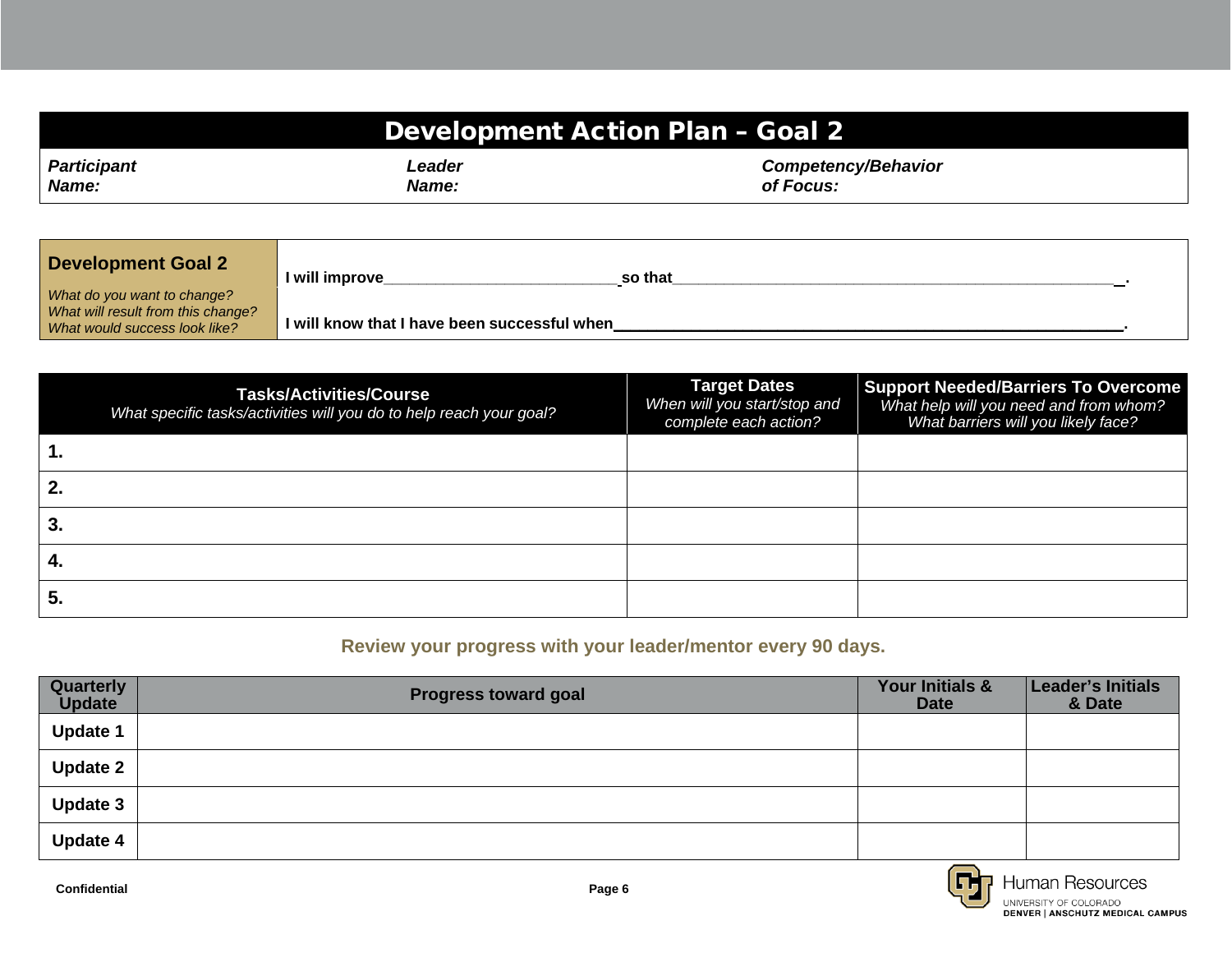| <b>Development Action Plan - Goal 3</b> |        |                            |  |  |
|-----------------------------------------|--------|----------------------------|--|--|
| <b>Participant</b>                      | Leader | <b>Competency/Behavior</b> |  |  |
| Name:                                   | Name:  | of Focus:                  |  |  |

| <b>Development Goal 3</b>                                         | I will improve<br>so that                    |
|-------------------------------------------------------------------|----------------------------------------------|
| What do you want to change?<br>What will result from this change? |                                              |
| What would success look like?                                     | I will know that I have been successful when |

|     | <b>Tasks/Activities/Course</b><br>What specific tasks/activities will you do to help reach your goal? | <b>Target Dates</b><br>When will you start/stop and<br>complete each action? | <b>Support Needed/Barriers To Overcome</b><br>What help will you need and from whom?<br>What barriers will you likely face? |
|-----|-------------------------------------------------------------------------------------------------------|------------------------------------------------------------------------------|-----------------------------------------------------------------------------------------------------------------------------|
|     |                                                                                                       |                                                                              |                                                                                                                             |
| 2.  |                                                                                                       |                                                                              |                                                                                                                             |
| 3.  |                                                                                                       |                                                                              |                                                                                                                             |
| -4. |                                                                                                       |                                                                              |                                                                                                                             |
| 5.  |                                                                                                       |                                                                              |                                                                                                                             |

### **Review your progress with your leader/mentor every 90 days.**

| Quarterly<br><b>Update</b> | <b>Progress toward goal</b> | Your Initials &<br><b>Date</b> | Leader's Initials<br>& Date |
|----------------------------|-----------------------------|--------------------------------|-----------------------------|
| <b>Update 1</b>            |                             |                                |                             |
| <b>Update 2</b>            |                             |                                |                             |
| <b>Update 3</b>            |                             |                                |                             |
| <b>Update 4</b>            |                             |                                |                             |